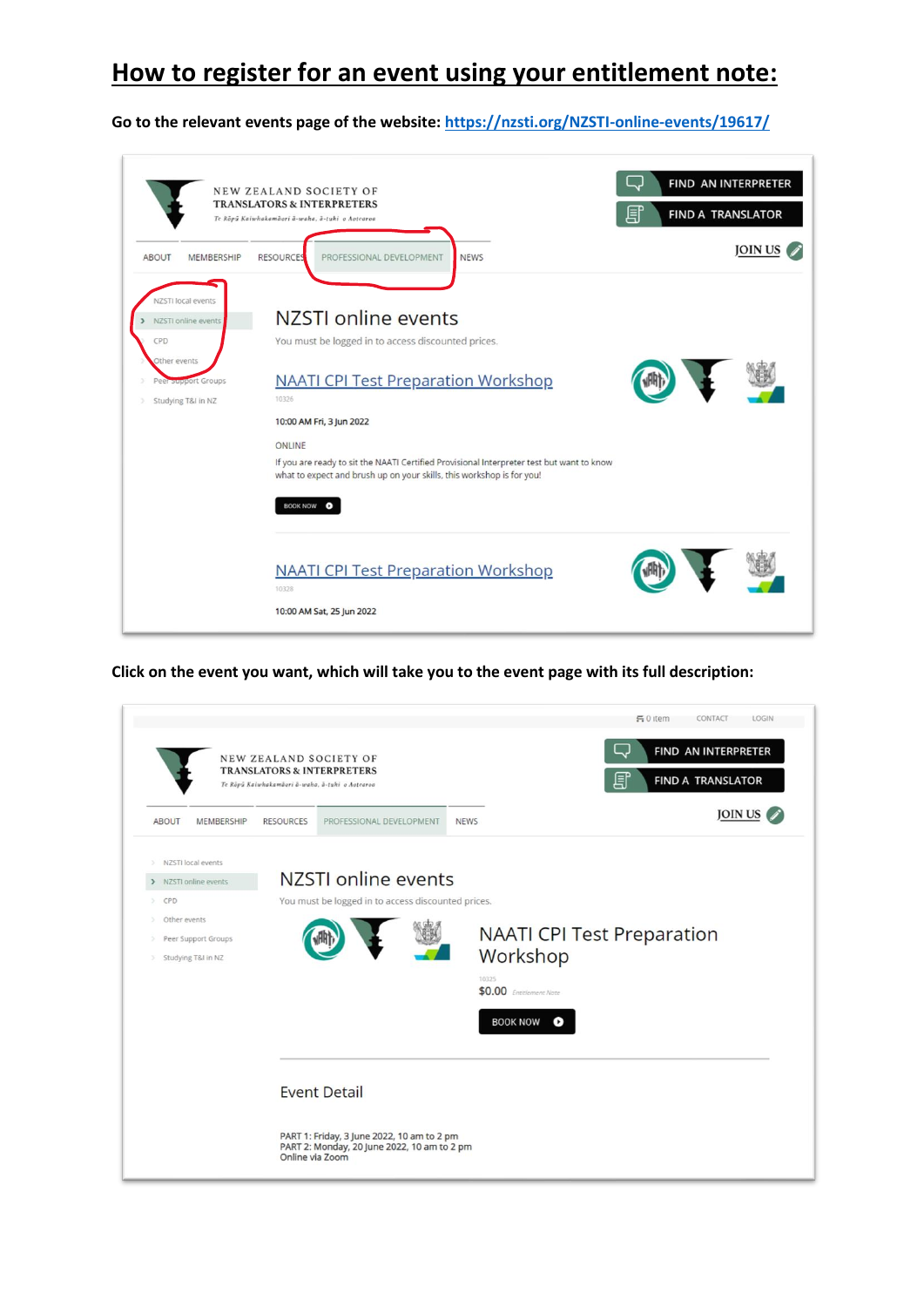## **How to register for an event using your entitlement note:**

Click 'Book Now' to go to the registration page. If you already have an NZSTI account, ensure you have logged in and uploaded your entitlement note and entered your test date on your profile before proceeding (see steps below).

If you do not already have an NZSTI account, you must create one by clicking 'Create an account'.

|                                   |                                                                                                                    | $\frac{1}{22}$ 0 item                         |
|-----------------------------------|--------------------------------------------------------------------------------------------------------------------|-----------------------------------------------|
|                                   | NEW ZEALAND SOCIETY OF<br><b>TRANSLATORS &amp; INTERPRETERS</b><br>Te Röpü Kaiwhakamãori ā-waha, ā-tuhi o Aotearoa | FIND AN INTERPRETER<br>盯<br>FIND A TRANSLATOR |
| <b>ABOUT</b><br><b>MEMBERSHIP</b> | <b>RESOURCES</b><br>PROFESSIONAL DEVELOPMENT<br><b>NEWS</b>                                                        | <b>JOIN US</b>                                |
|                                   |                                                                                                                    |                                               |
|                                   | Please Logir or create an account to be able to add yourself as attendee.                                          |                                               |
| Email / Username:                 | Email                                                                                                              |                                               |
| Password:                         | Password                                                                                                           |                                               |
|                                   | Login                                                                                                              |                                               |
| Book for an Event / Worksnop      |                                                                                                                    |                                               |
| Name:                             | <b>NAATI CPI Test Preparation Workshop</b><br>10325                                                                |                                               |
| Instance:                         | 10325-10325<br><b>ONLINE</b><br><b>ONLINE</b><br>10:00AM Fri, 03 Jun 2022 - 02:00PM Mon 20, Jun 2022               |                                               |

Once you have an account, log in and go to your profile by clicking the 'My NZSTI' tab and 'My details'. Select 'Entitlement note' from the drop-down box and upload your entitlement note PDF. Enter your NAATI test date (if you have one already – if not, leave this blank and enter the date once you have booked your test). Re-enter your password (for security) and click 'Update' to save your changes. **We recommend that you also now log out of your account and log back in.**

|                                                                                                                 | NEW ZEALAND SOCIETY OF<br><b>TRANSLATORS &amp; INTERPRETERS</b><br>Te Röpü Kaiwhakamäori ā-waha, ā-tuhi o Aotearoa |                                                                                                                                                                                                    |                  |                                                                              | 圓              | FIND AN INTERPRETER<br>FIND A TRANSLATOR |
|-----------------------------------------------------------------------------------------------------------------|--------------------------------------------------------------------------------------------------------------------|----------------------------------------------------------------------------------------------------------------------------------------------------------------------------------------------------|------------------|------------------------------------------------------------------------------|----------------|------------------------------------------|
| <b>ABOUT</b><br><b>MEMBERSHIP</b>                                                                               | <b>RESOURCES</b><br>PROFESSIONAL DEVELOPMENT                                                                       |                                                                                                                                                                                                    | NEW <sub>5</sub> | My NZSTI                                                                     |                | <b>JOIN US</b>                           |
| My details                                                                                                      | Contact Info<br><b>Address</b>                                                                                     | Subscriptions                                                                                                                                                                                      | Image            | Membership profile                                                           | Forum settings |                                          |
| Language p<br>airs<br>Member resources<br>Forum<br>><br>My CPD<br>><br>My events<br>><br><b>Account details</b> | <b>Personal Details</b><br>Website ID:<br>Title:<br>First Name:<br>Last Name:                                      | Mrs<br>Mary<br>Bloggs                                                                                                                                                                              | $\checkmark$     |                                                                              |                |                                          |
|                                                                                                                 | Email / Username:<br>Select if applicable (MBIE<br>entitlement note/AUSIT<br>member/student):                      | Mary.bloggs@email.com<br><b>Entitlement Note</b><br>Uploaded File:<br>Choose the File to Upload:<br>(Allowed Extensions: PDF; Max File Size: 4MB)<br>Upload a supporting file.<br>NAATI test date: | 21 Jul 2022      | test entitlement note this one is not real.pdf (157KB)<br><b>Rrowse</b><br>画 |                |                                          |